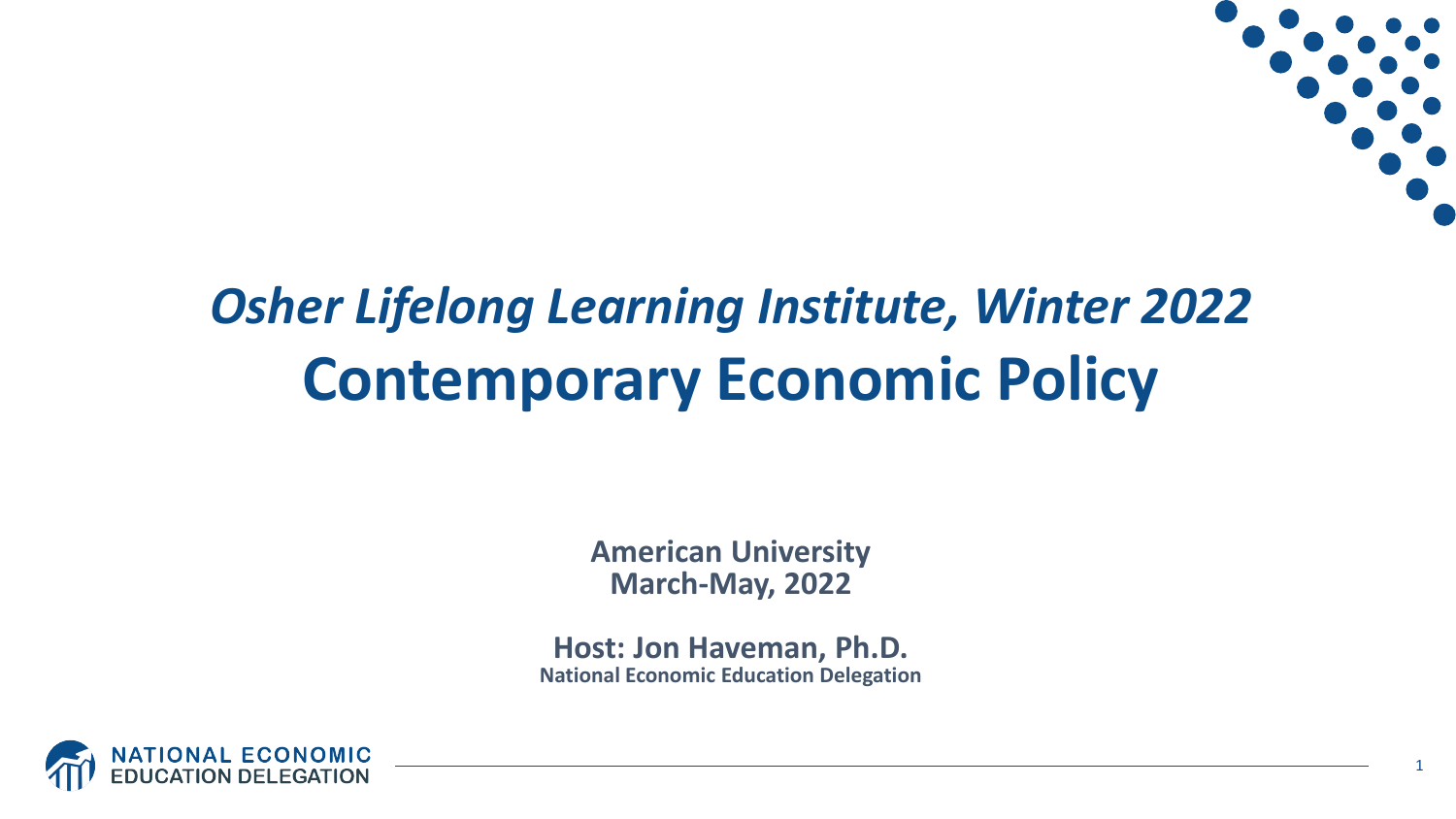

- **Coronavirus Economics**
- **US Economy**
- **Climate Change**
- **Economic Inequality**
- **Economic Mobility**
- **Trade and Globalization**
- **Minimum Wages**
- **Immigration Economics**
- **Housing Policy**
- **Federal Budgets**
- **Federal Debt**
- **Black-White Wealth Gap**
- **Autonomous Vehicles**
- **US Social Policy**



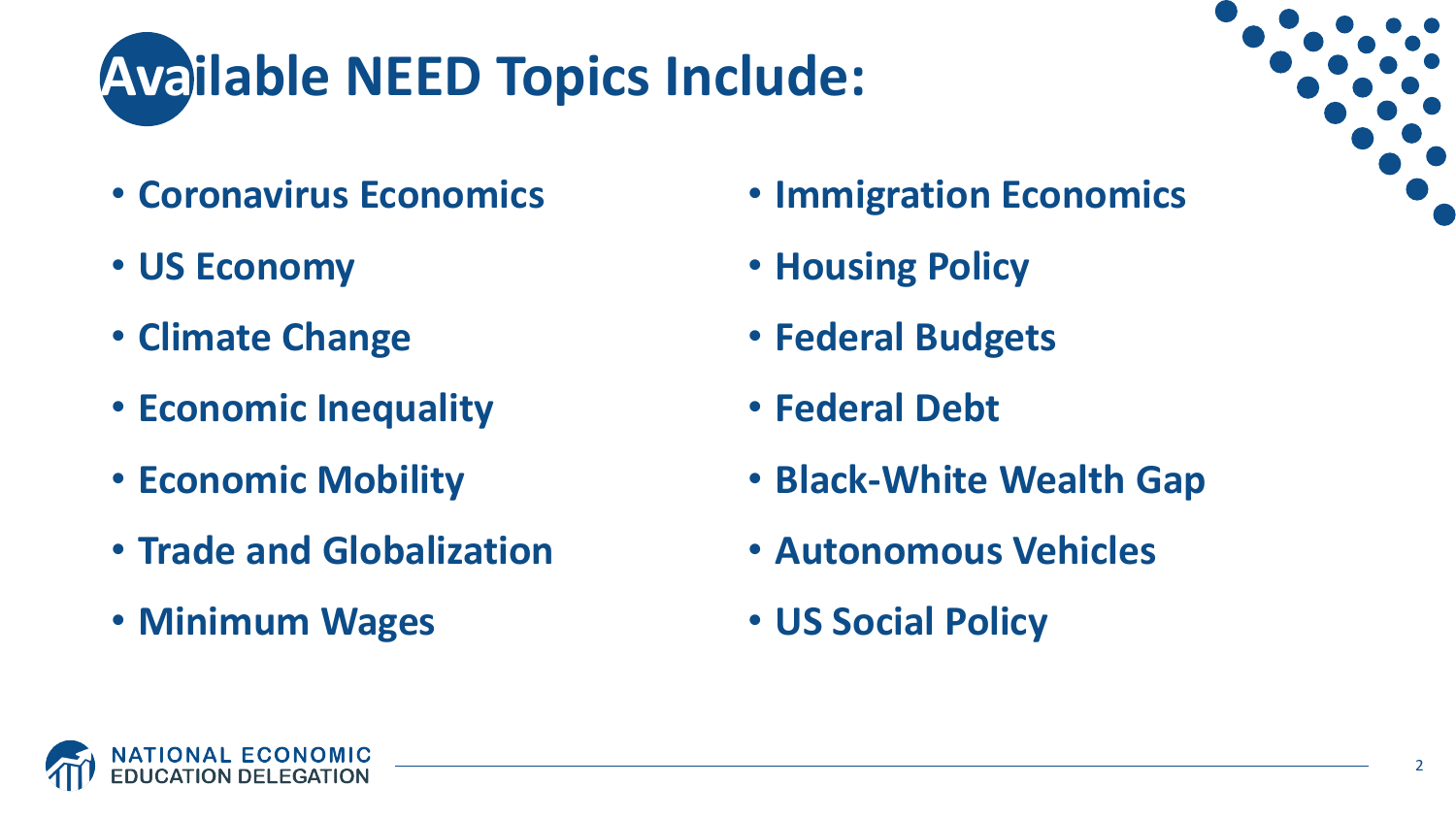

#### • **Contemporary Economic Policy**

- Week 1 (3/11): US Economy & Coronavirus Economics
- **Week 2 (3/18): Federal Debt (Brian Peterson, Central College)**
- Week 3 (3/25): Trade and Globalization (Alan Deardorff, Univ. of Michigan)
- Week 4 (4/1): Healthcare Economics (Veronika Dolar, SUNY-Old Westbury)
- Week 5 (4/8): Economics of Immigration (Jennifer Alix-Garcia, Oregon St. Univ.)
- Week 6 (4/15): Economic Inequality (Kyle Montanio, Colorado University Denver)
- Week 7 (4/22): Economic Mobility (Kathryn Wilson, Kent State University)
- Week 8 (4/29): Discrimination in US Policy History (Jon Haveman, NEED)
- Week 9 (5/6): The Black-White Wealth Gap (Mike Shor, Univ. of Connecticut)
- Week 10 (5/13): The Gender Wage Gap (Mallika Pung, Univ. of New Mexico)



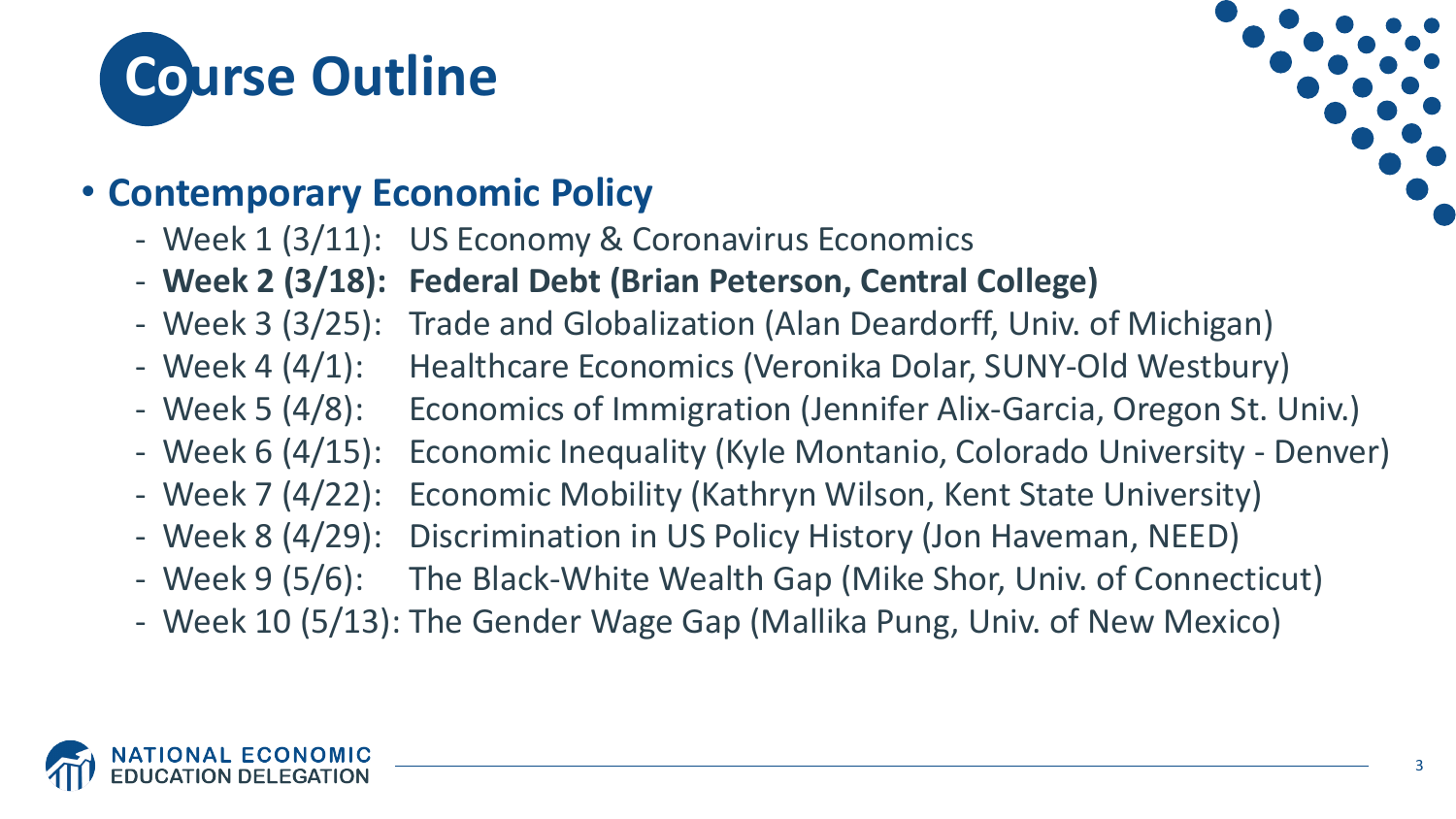



## **The US Federal Debt**

#### **Brian Peterson Central College**



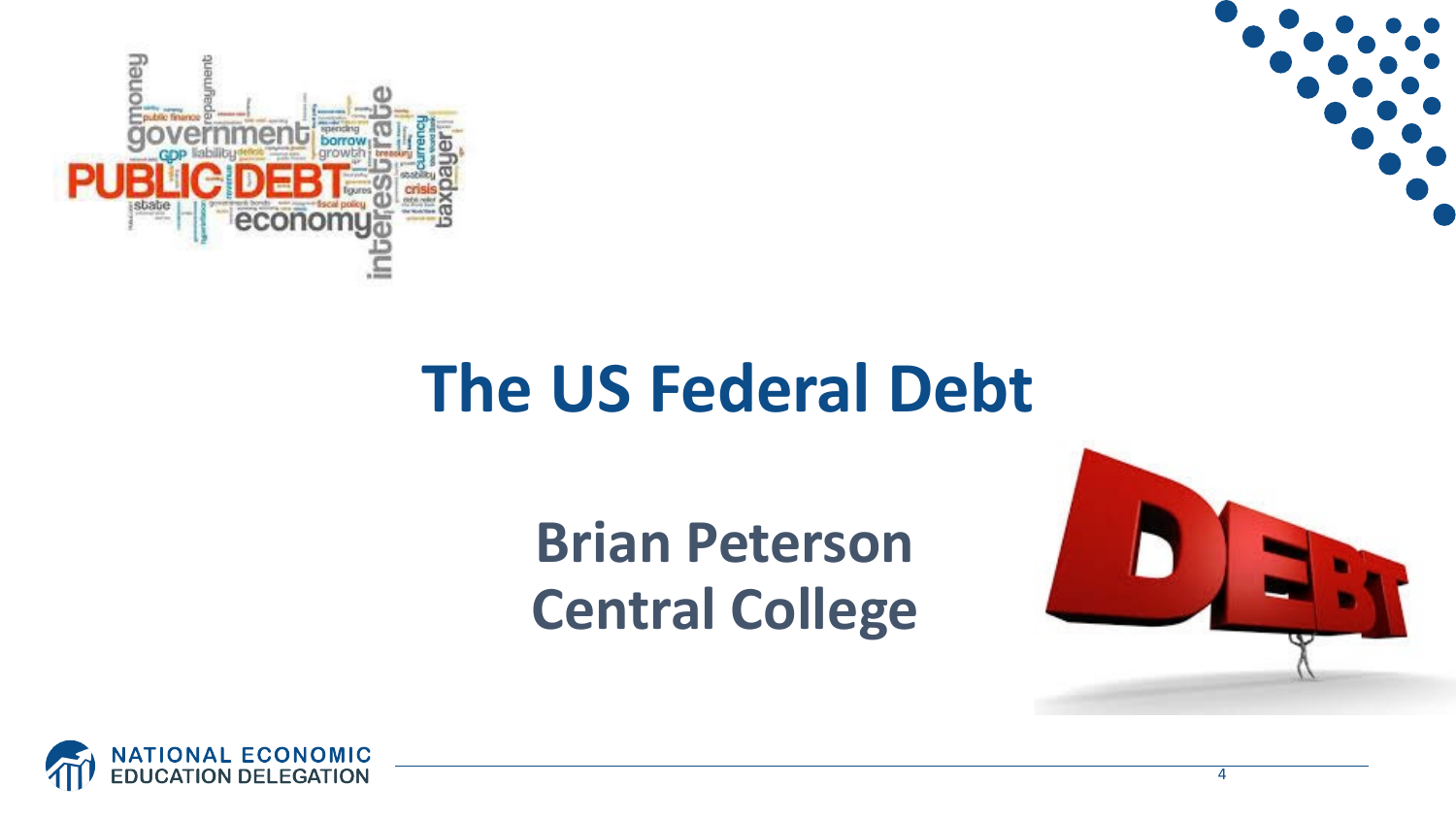

#### Figure 1.1 Where do bicycles come from?